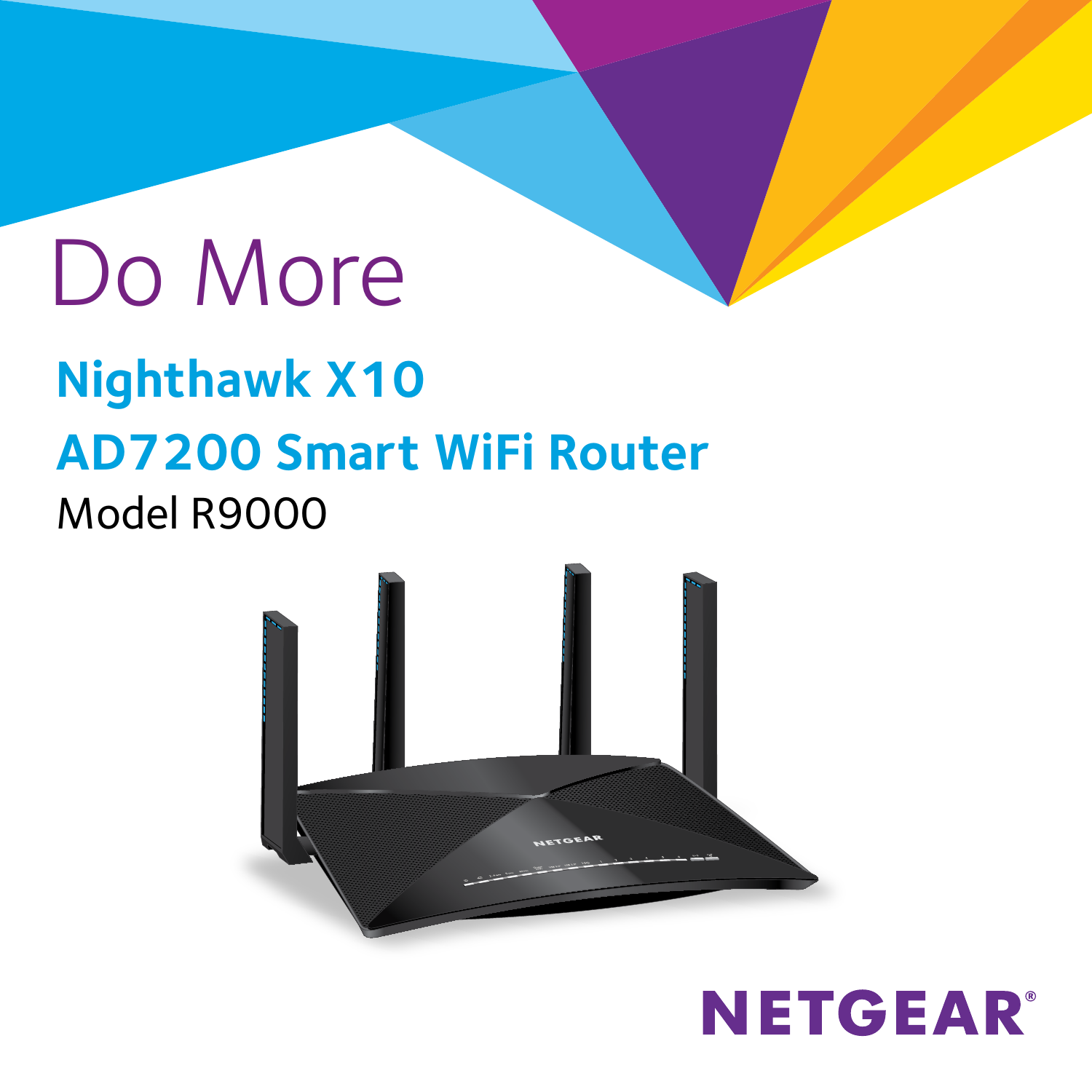### **WiFi Network Name and Password**

The preassigned WiFi network name (SSID) and network key (password) are unique to your router, like a serial number. Because the router automatically uses WiFi security, you don't need to set it up. The WiFi settings are on the router's label.



We recommend that you use the preassigned WiFi settings because you can check the label if you forget them. You can log in to the router to change these settings. If you do so, write down the new WiFi settings and store them in a safe place.

You can write the WiFi settings from the label on your router in this space for easy reference. If you change the WiFi settings, write the new settings here for easy reference and store this booklet in a safe place.

| WiFi network name (SSID): |  |
|---------------------------|--|
| Network key (password):   |  |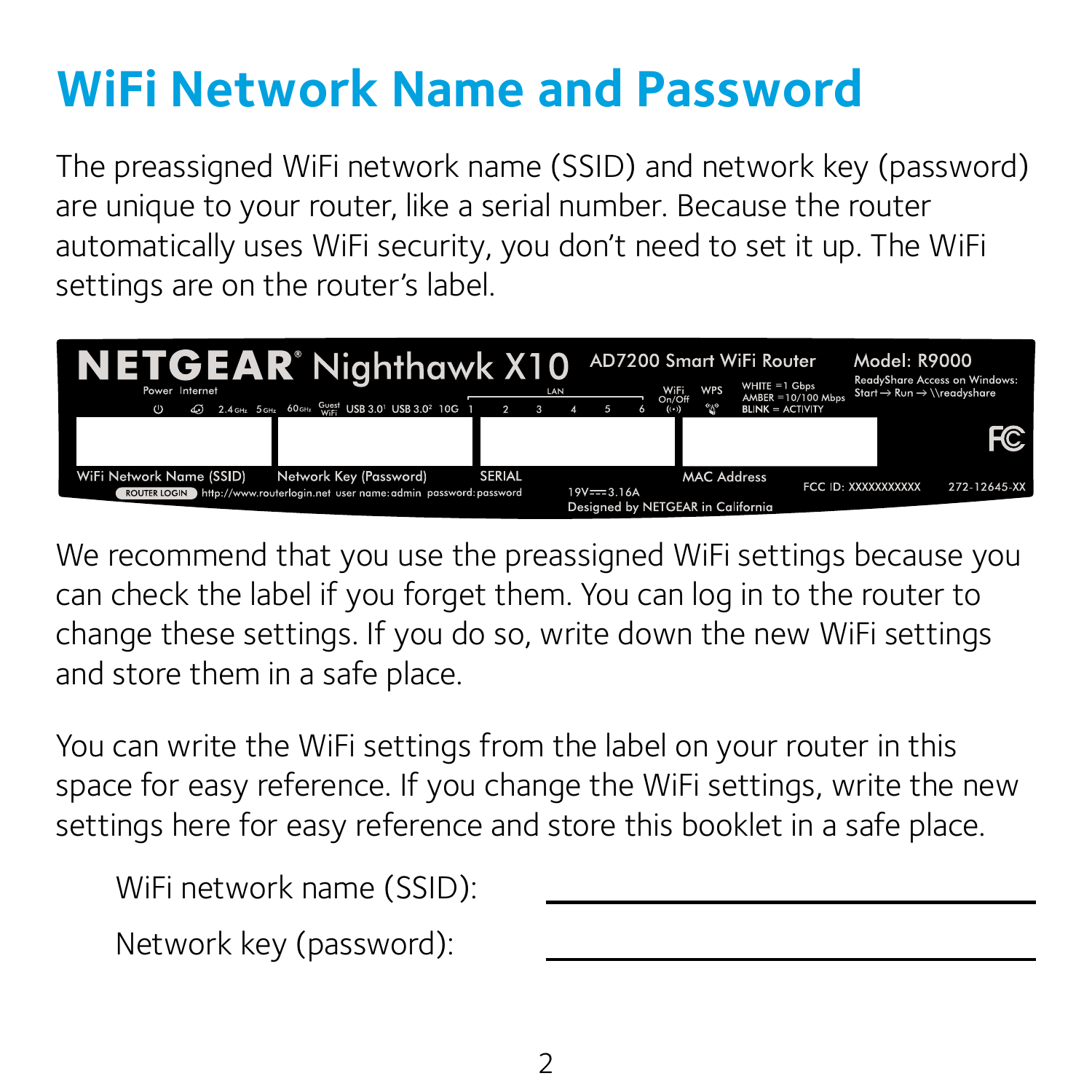### **Join the WiFi Network**

You can either use Wi-Fi Protected Setup (WPS) or select your router's WiFi network and type its password.

### **Join the WiFi Network Using WPS**

For help with the **WPS** button on your WiFi-enabled computer or mobile device, check the instructions or online help that came with that computer or device. Some older equipment cannot use WPS.

### ¾ **To join the network using WPS:**

- 1. Press the **WPS** button on the router for three to five seconds. The WPS LED on the button blinks.
- 2. Within two minutes, on your WiFi-enabled computer or other mobile device, press its **WPS** button or click its on-screen **WPS** button.

The WPS LED lights solid blue when the computer or mobile device connects to your router.

3. Repeat this process to add other computers or mobile devices.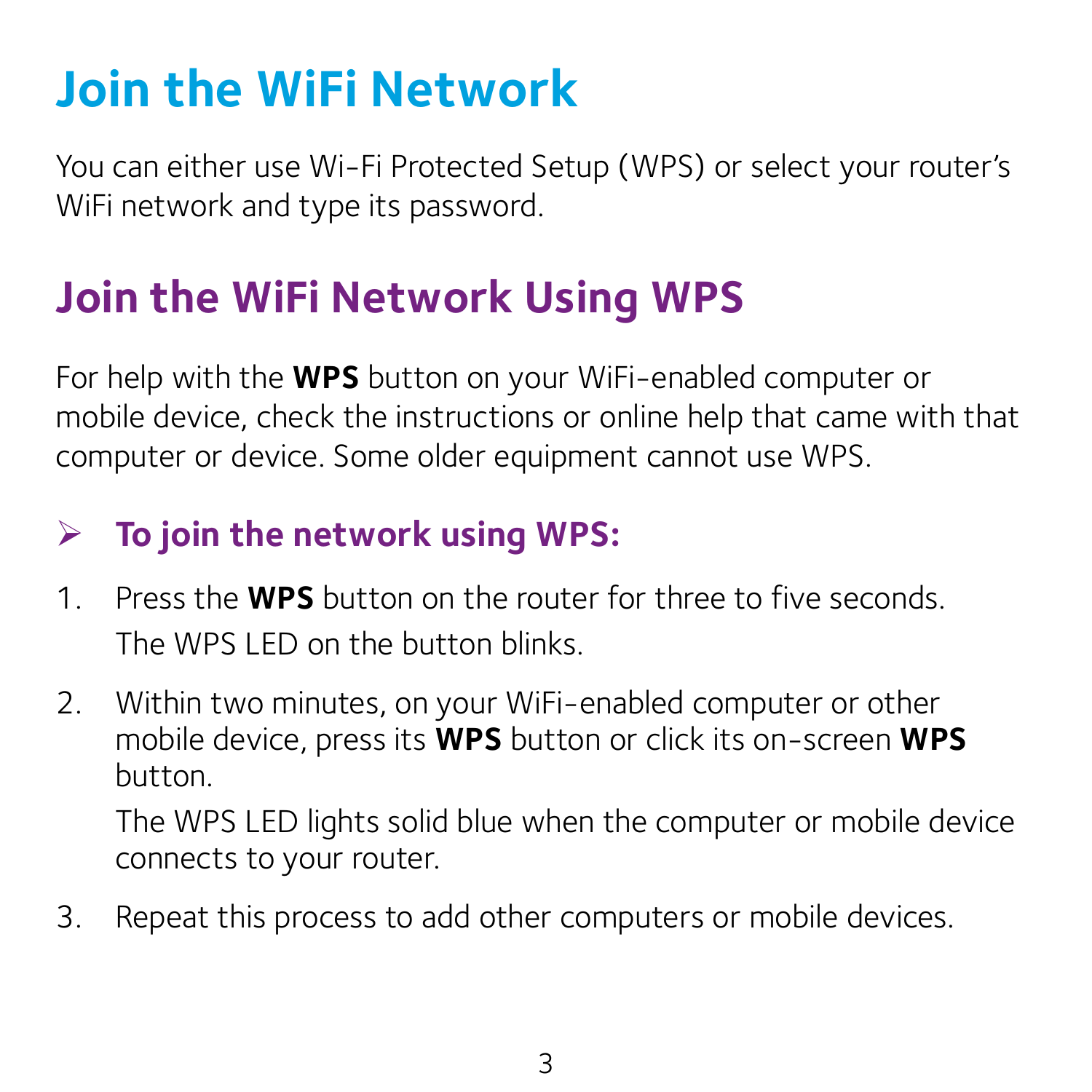### **Join the WiFi Network Using the Router's WiFi Settings**

Use the router's WiFi network name and password to connect your WiFi-enabled computer or mobile device to the router's network through WiFi. If you did not change the router's WiFi network name and password, use the router's preassigned WiFi network name and password, which are on the router's label.

### ¾ **To select your network and enter its password:**

- 1. On your WiFi-enabled computer or mobile device, open the WiFi connection manager that manages your WiFi connections. The WiFi connection manager scans for WiFi networks in your area.
- 2. Find and select your router's WiFi network name (SSID). The SSID is on the router's label.
- 3. Enter the router's password (or your custom password if you changed it) to connect. The password is on the router's label.
- 4. Repeat Step 1 through Step 3 to connect other WiFi-enabled computers or mobile devices.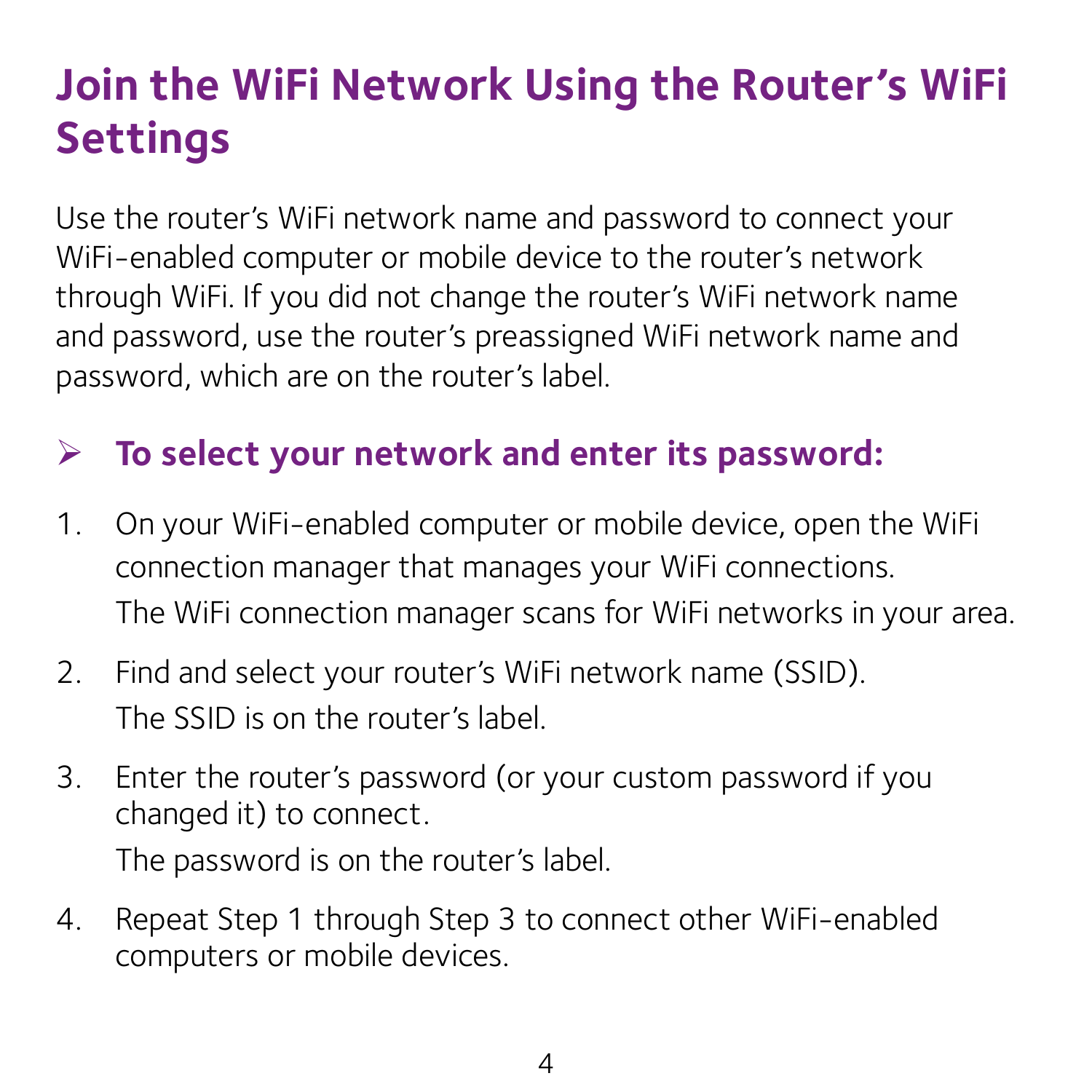## **View or Change the Router Settings**

After you use the NETGEAR installation assistant to set up the router, you can log in to the router to view or change its settings.

### **Log In to the Router**

### ¾ **To log in to the router:**

1. Connect a computer or mobile device to the router.

You can connect using an Ethernet connection or a WiFi connection:

- **• Ethernet**. To connect using an Ethernet connection, use an Ethernet cable (not included) to connect an Ethernet port on your computer to an Ethernet port on the router.
- **• WiFi**. To connect using a WiFi connection, look on the router's label for the preassigned WiFi network name and password. Open the WiFi connection manager on your WiFi-enabled computer or mobile device, find the router's WiFi network name, and use the router's password to connect.
- 2. Launch a web browser and visit *[www.routerlogin.net](http://www.routerlogin.net)*. A login window opens.
- 3. Enter the router admin user name and password.

The admin user name is **admin**. If you did not change the admin password, the default password is **password**.

The BASIC Home page displays.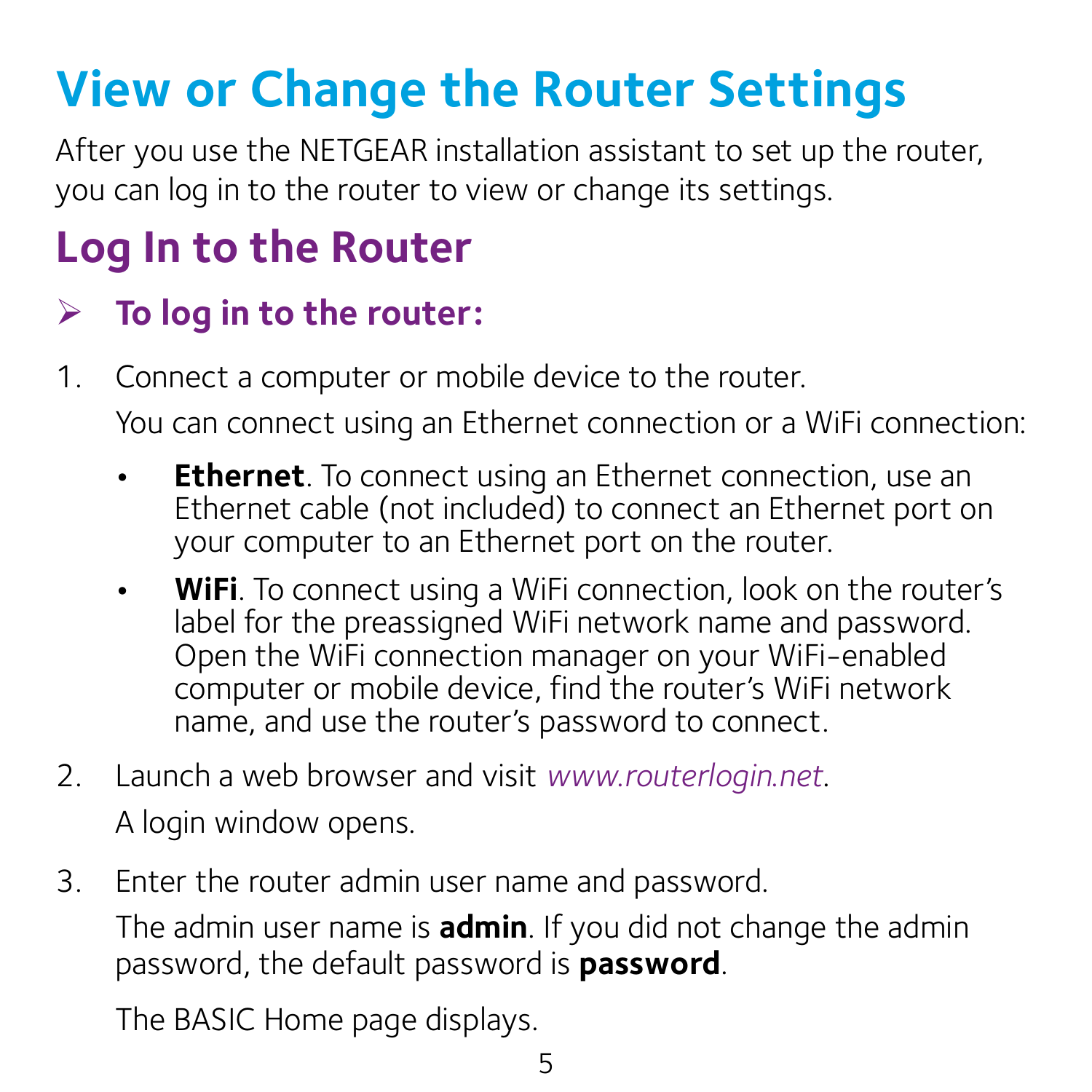### **Change the WiFi Network Name and Password**

The router's preset WiFi network name (SSID) and password are on the router's label. If you want to change your router's WiFi network name and password, log in to the router.

#### ¾ **To change the router's WiFi network name and password:**

- 1. Launch a web browser from a computer or mobile device that is connected to the network and visit *[www.routerlogin.net](http://www.routerlogin.net)*. A login window opens.
- 2. Enter the router admin user name and password. The admin user name is **admin**. If you did not change the admin password, the default password is **password**.

The BASIC Home page displays.

3. Select **Wireless**.

The Wireless Setup page displays.

- 4. To change the WiFi network name (SSID), enter a new name in the **Name (SSID)** field.
- 5. To change the WiFi password, enter a new password in the **Password (Network Key)** field.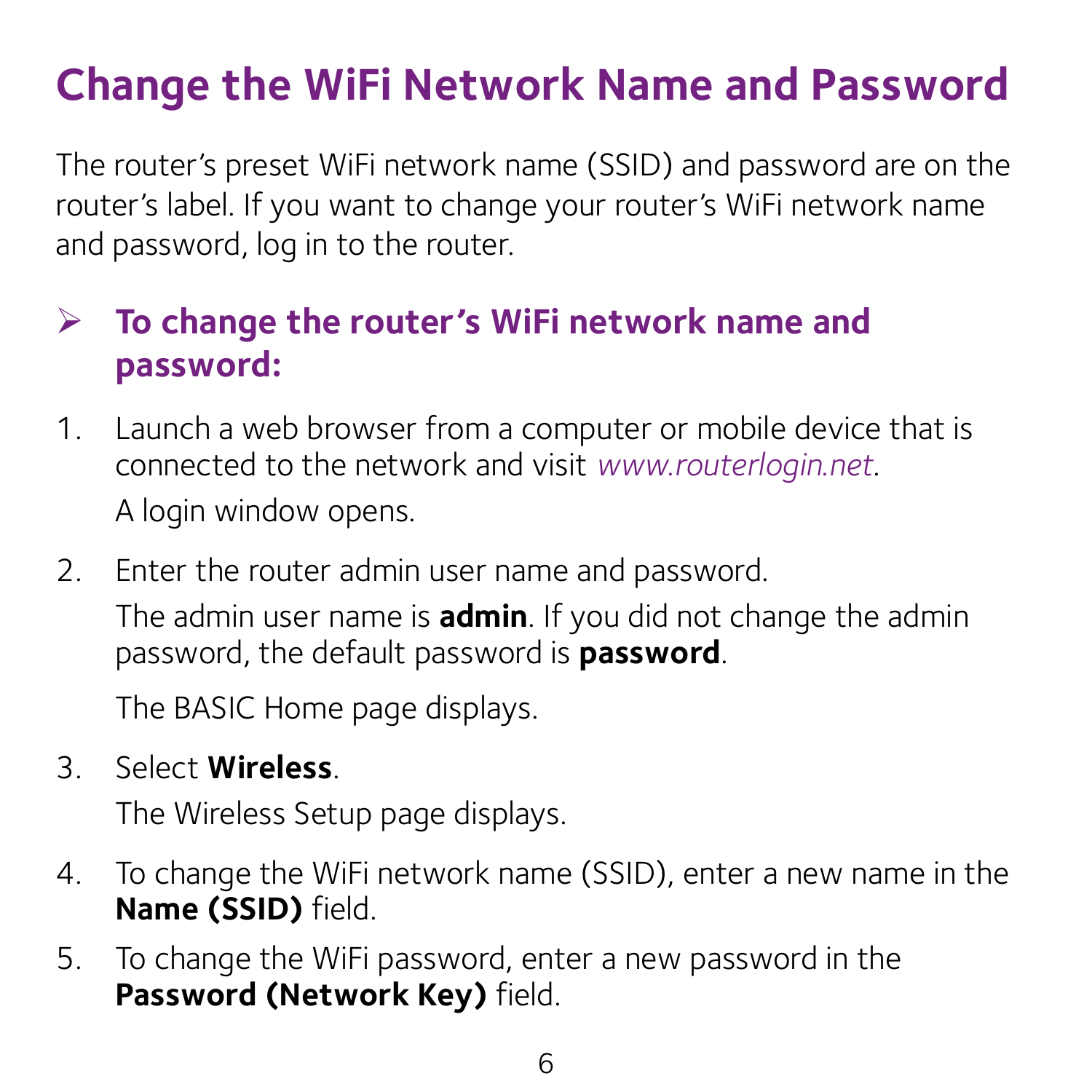6. Click the **Apply** button. Your settings are saved.

### **Recover a Forgotten admin Password**

The default password for the admin user name is **password**. If you changed the password and enabled the password recovery feature, you can retrieve this password.

### ¾ **To retrieve a forgotten admin password:**

- 1. Launch a web browser from a computer or mobile device that is connected to the network and visit *[www.routerlogin.net](http://www.routerlogin.net)*. A login window opens.
- 2. Click the **Cancel** button.

If password recovery is enabled, you are prompted to enter the serial number of the router. The serial number is on the router's label.

- 3. Enter the serial number of the router.
- 4. Click the **Continue** button.

A page displays requesting the answers to your security questions.

- 5. Enter the saved answers to your security questions.
- 6. Click the **Continue** button.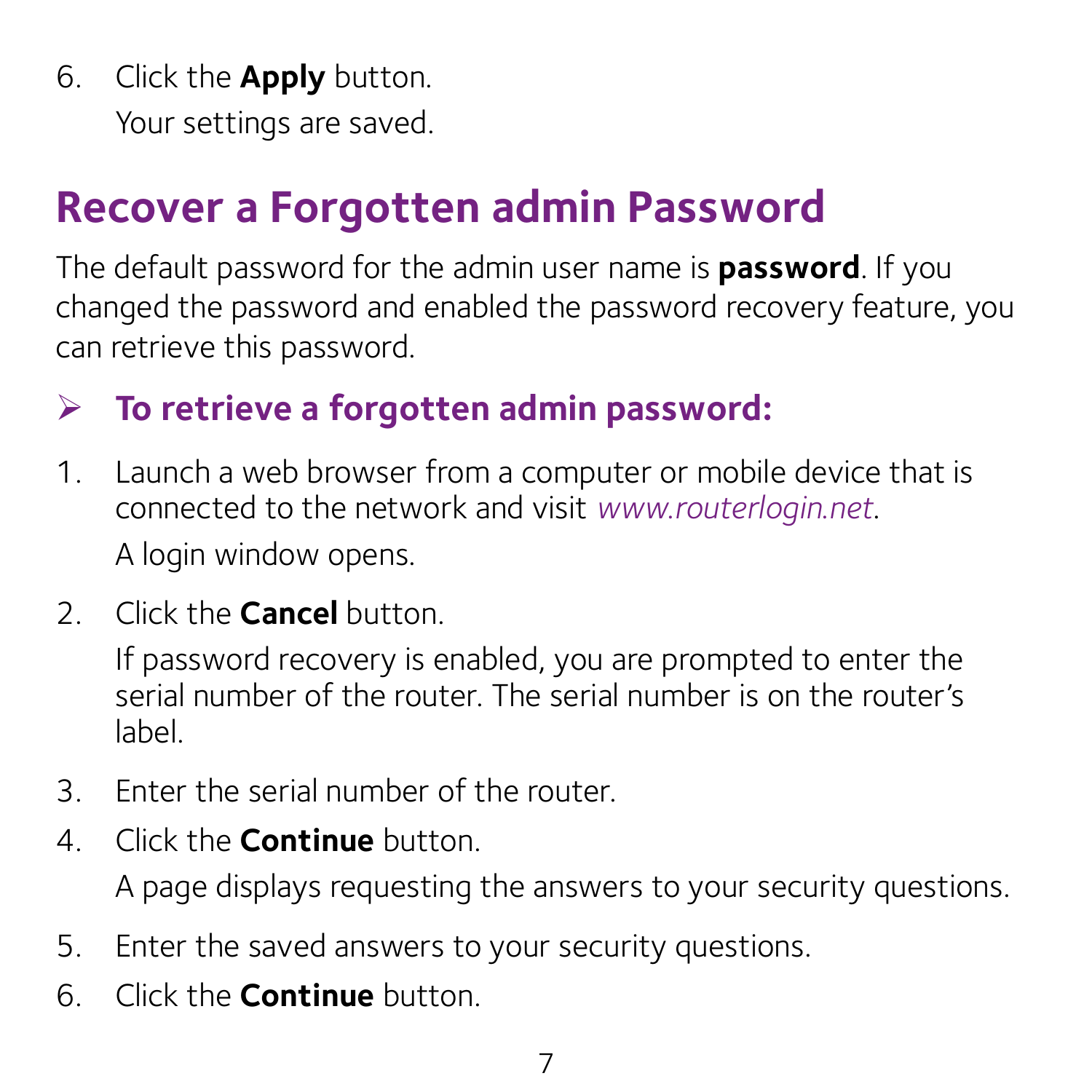A page displays your recovered password.

- 7. Click the **Login again** button. A login window opens.
- 8. With your recovered password, log in to the router.

### **Access a USB Device on the Network**

ReadySHARE lets you access and share a USB storage device connected to the router's USB ports. (If your USB device uses special drivers, it is not compatible.)

### ¾ **To access the USB storage device from a Windows computer:**

- 1. Connect your USB storage device to a USB port on the router. It might take up to two minutes before the USB storage device is ready for sharing.
- 2. On a Windows computer that is connected to the network, select **Start > Run**, enter **\\readyshare** in the dialog box, and click the **OK** button.

A window displays the files and folders on the device.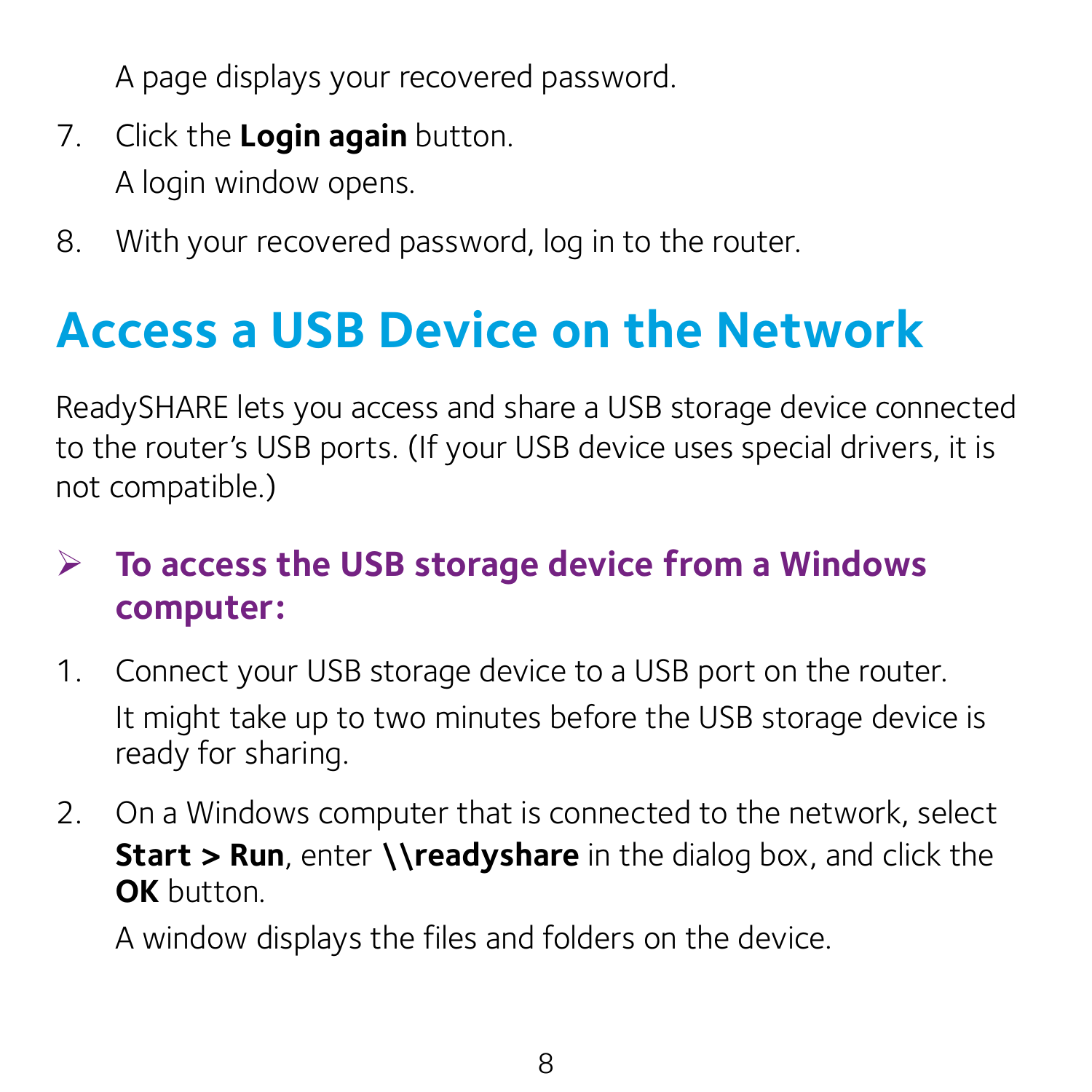#### ¾ **To access the USB storage device from a Mac:**

- 1. Connect your USB storage device to a USB port on the router. It might take up to two minutes before the USB storage device is ready for sharing.
- 2. On a Mac that is connected to the network, launch Finder and select **Go > Connect to Server**.

The Connect to server window opens.

- 3. Enter the **smb://readyshare** in the **Server Address** field and click the **Connect** button.
- 4. When prompted, select the **Guest** radio button.
- 5. If you set up access control on the router and you allowed your Mac to access the network, select the **Registered User** radio button and enter **admin** for the name and **password** for the password.

For more information about access control, see the user manual, which is available online at *[downloadcenter.netgear.com](http://downloadcenter.netgear.com)* or through a link in the router's user interface.

6. Click the **Connect** button.

A window displays the files and folders on the device.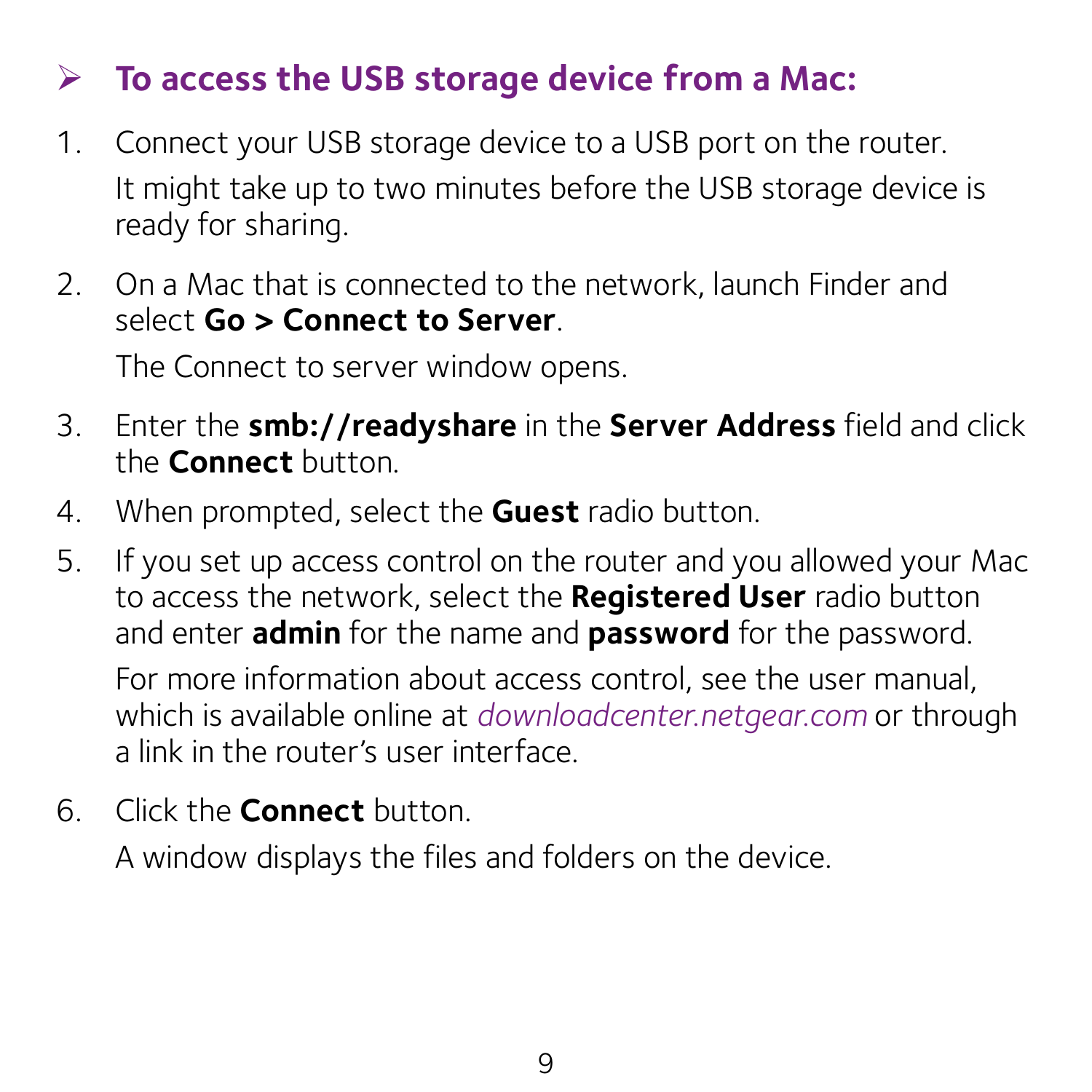## **Set Up Ethernet Port Aggregation**

Ethernet aggregation lets you combine two Gigabit Ethernet ports to improve the aggregated file transfer speed. If a device supports Ethernet aggregation, you can use the Ethernet aggregate ports 1 and 2 to cable the device that supports Ethernet port aggregation to the router.

Note: Ethernet port aggregation is also referred to as link aggregation, teaming port, and port trunking.

#### ¾ **To set up Ethernet port aggregation:**

1. If you are connecting a switch, make sure that the switch supports 802.3ad LACP.

You must configure the switch before you connect the Ethernet cables to the router.

Warning: To avoid causing broadcast looping, which can shut down your network, do not connect an unmanaged switch to Ethernet aggregate port 1 and port 2 on the router.

2. Use Ethernet cables to connect a device that supports Ethernet port aggregation, such as a NAS or network switch, to Ethernet port 1 and port 2 on the router.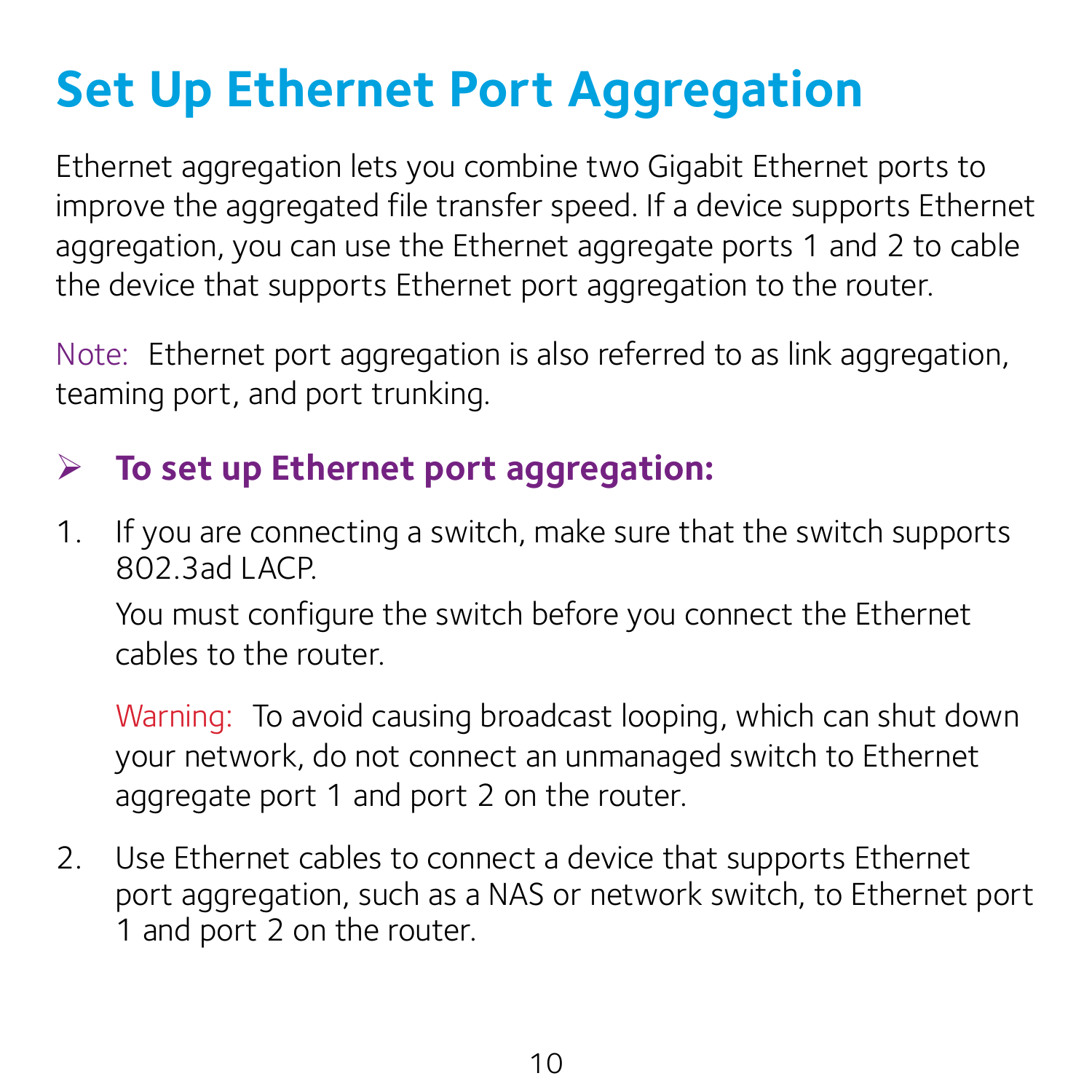3. Set up Ethernet port aggregation on the device that is connected to Ethernet port 1 and port 2 on the router.

For information about how to set up Ethernet port aggregation on your device, see the documentation that came with your device.

For information about viewing the status of the Ethernet port aggregation, see the user manual, which is available online at *[downloadcenter.netgear.com](http://downloadcenter.netgear.com)* or through a link in the router's user interface.

## **Remotely Access Your Router Using the genie App**

You can use the genie app to remotely access your router and change its key settings. Remote access with the genie app is supported for Windows computers, iOS mobile devices, and Android mobile devices. For more information about this feature, see the genie app user manual, which is available online at *[downloadcenter.netgear.com](http://downloadcenter.netgear.com)*.

#### ¾ **To set up remote access using the genie app for Windows computers:**

1. Visit *[www.NETGEAR.com/genie](http://www.NETGEAR.com/genie)* and download the latest version of the genie app for Windows.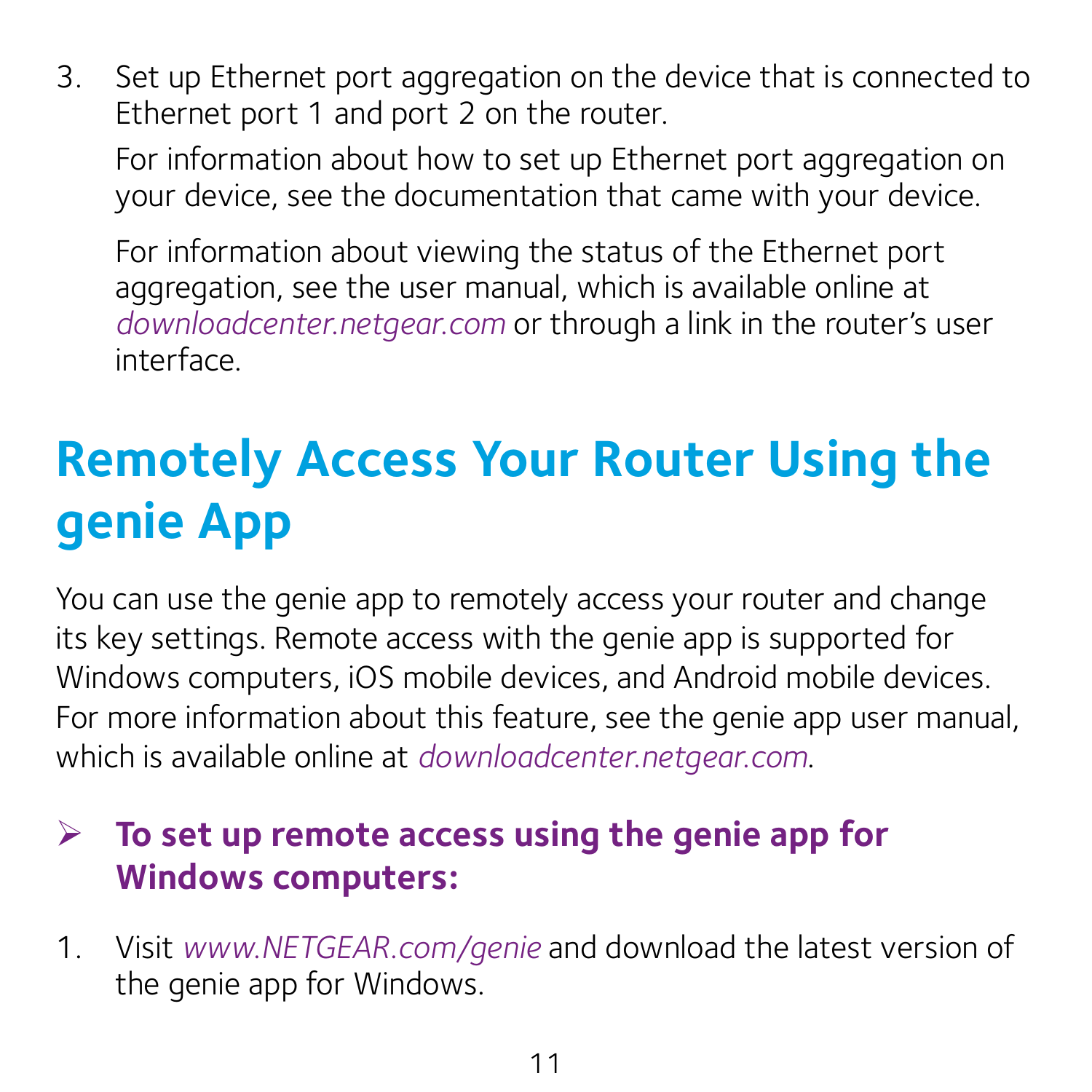- 2. Create a remote access genie account:
	- a. Connect your computer to the router's network.
	- b. Launch the genie app.
	- c. Select **Router Settings**. The Router Login page displays.
	- d. From the **Login as** menu, select **Remote Access**.
	- e. Click the **Sign up** link.
	- f. Complete the fields to create an account.
- 3. Log in to your remote access genie account.

The genie app determines if the router is registered with your genie account. If the router is not registered, follow the on-screen instructions.

After the router registers with your genie account, a cloud icon displays on the page. You can now remotely access your router from the genie app that is installed on your computer.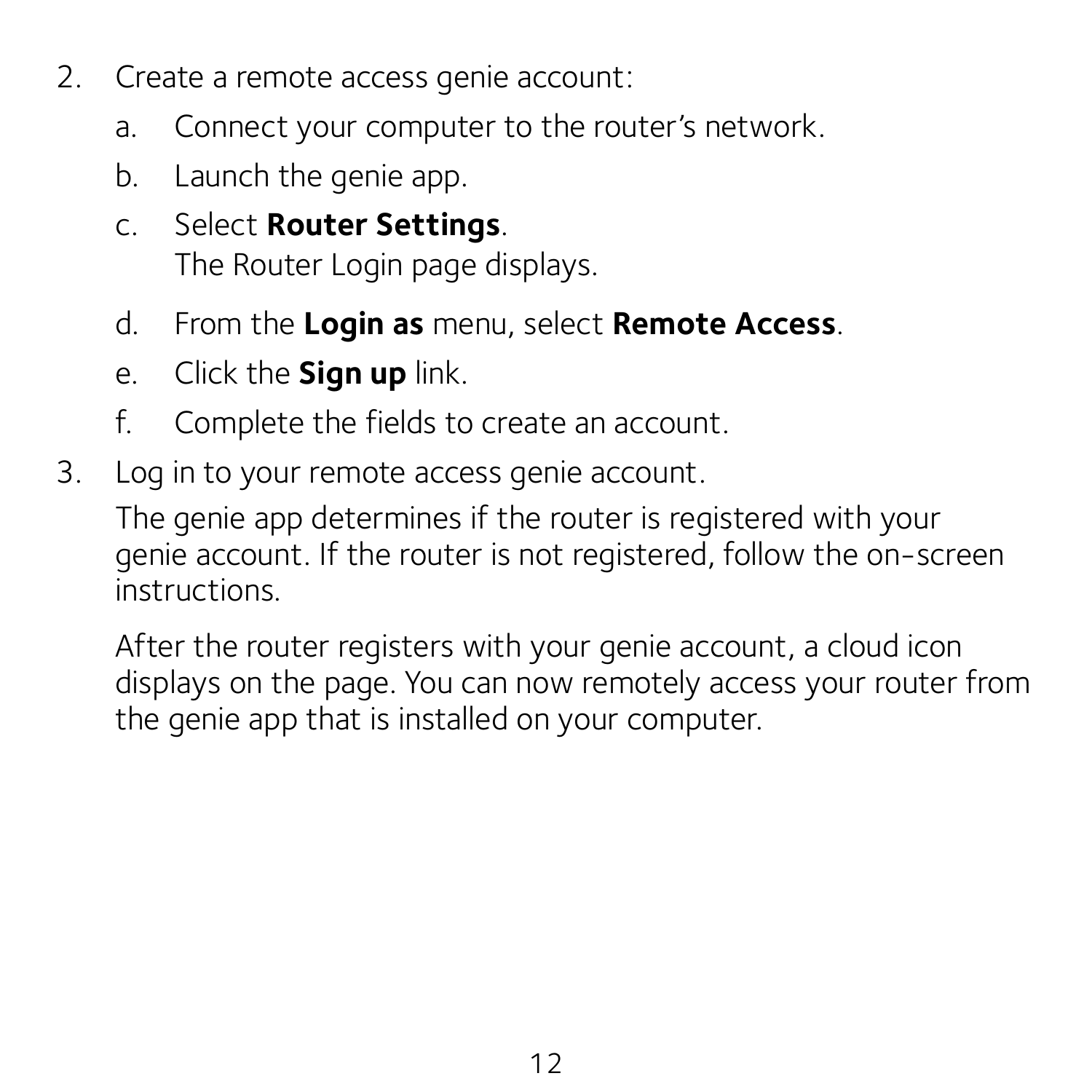### **Remotely Access Your Router With ReadyCLOUD**

ReadyCLOUD allows you to remotely access files on a USB storage device connected to the router. For more information about using ReadyCLOUD, see the ReadyCLOUD user manual for routers, which is available online at *[downloadcenter.netgear.com](http://downloadcenter.netgear.com)*.

### ¾ **To set up your ReadyCLOUD account and register your router:**

- 1. Create a ReadyCLOUD account:
	- a. Visit *[readycloud.netgear.com](http://readycloud.netgear.com)* and click the **Sign In** link. The Sign In page displays.
	- b. Click the **Create Account** link, complete the fields to set up your account, and click the **Create** button.
- 2. Set up and register your router:
	- a. Connect a USB storage device to a USB port on your router.
	- b. Launch a web browser from a computer or mobile device that is connected to the network and visit *[www.routerlogin.net](http://www.routerlogin.net)*. The BASIC Home page displays.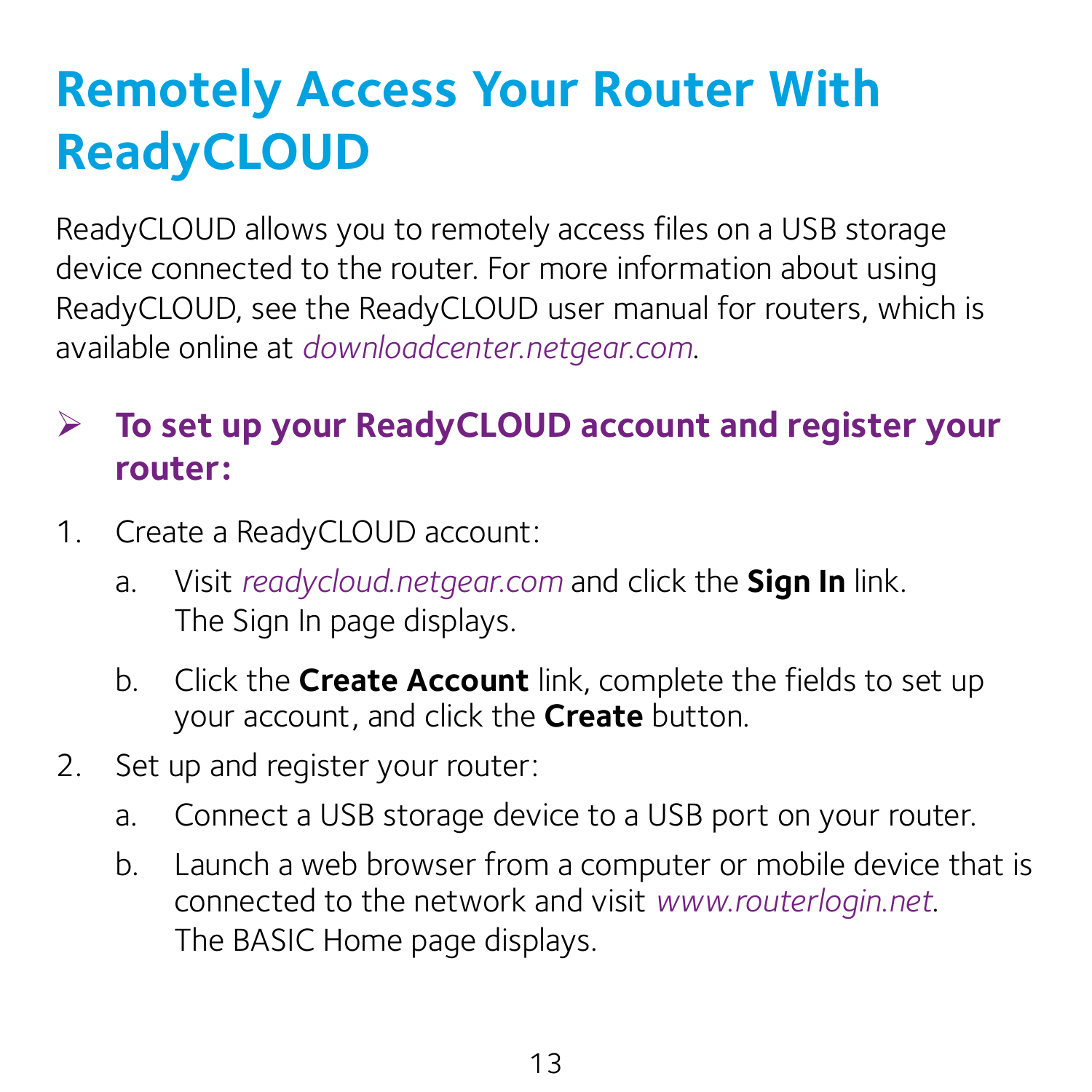- c. Select **ReadySHARE**. The USB Storage (Basic Settings) page displays.
- d. Select the **ReadyCLOUD** radio button. The ReadyCLOUD page displays.
- e. Enter your ReadyCLOUD user name and password and click the **Register** button. The router is now registered with your ReadyCLOUD account.
- 3. After registration, visit *[readycloud.netgear.com](http://readycloud.netgear.com)* and use your ReadyCLOUD user name and password to sign in to your account. The ReadyCLOUD page displays the router that you registered and the contents of the USB storage device that is connected to the router.

## **Set Up VPN Service**

VPN service allows remote access to your home network with a secure connection. After you set up VPN service, you can use VPN to access the router's USB drive and media and to access your Internet service at home. VPN service is available for Windows computers, Mac computers, iOS devices, and Android devices.

For more information about how to set up VPN service, see the user manual, which is available online at *[downloadcenter.netgear.com](http://downloadcenter.netgear.com)* or through a link in the router's user interface.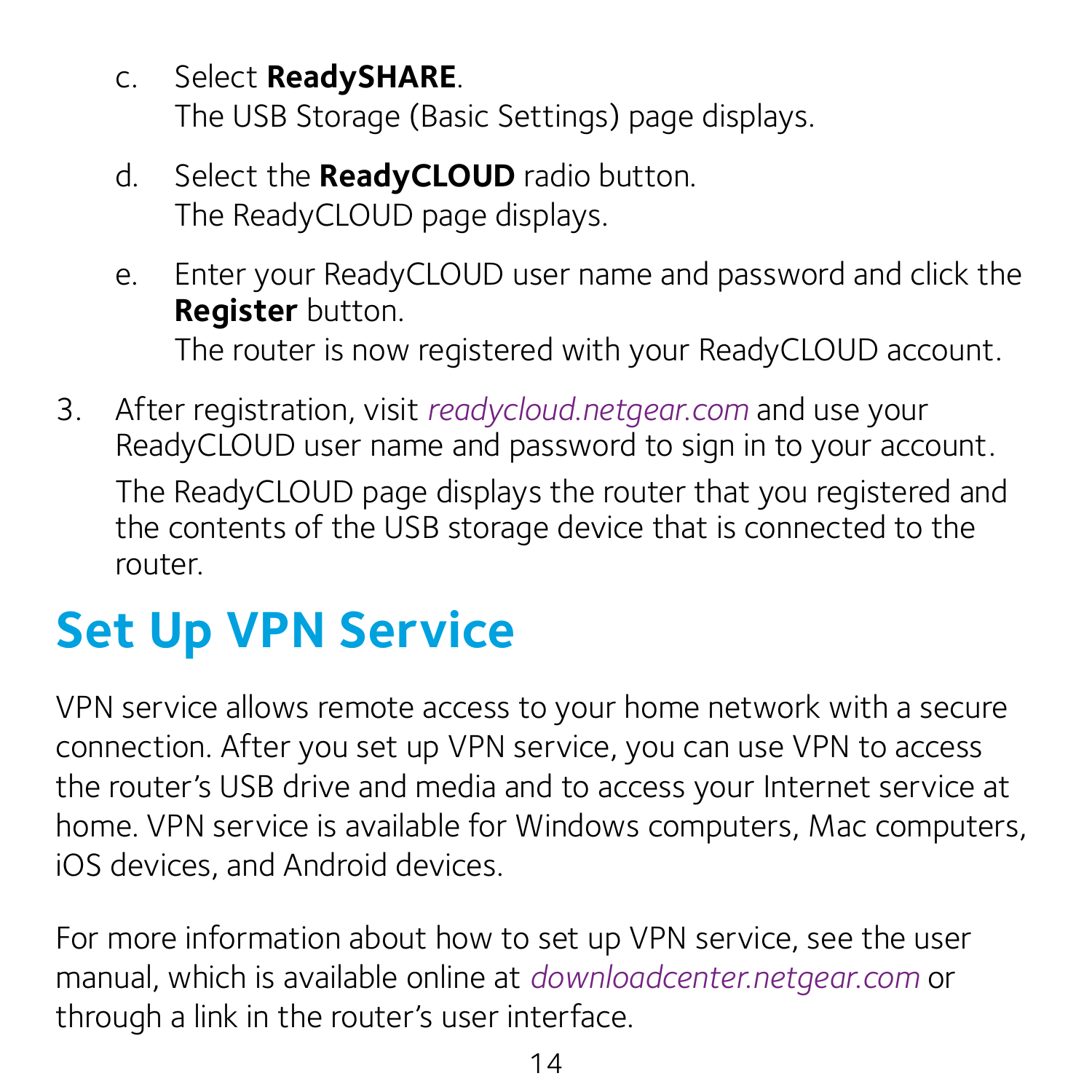## **Back Up With ReadySHARE Vault**

Your router comes with free backup software for all the Windows computers in your home. Connect a USB hard disk drive (HDD) to the USB port on your router for centralized, continuous, and automatic backup.

Note: The following operating systems support ReadySHARE Vault: Windows XP SP3, Windows 7, Windows 8, Windows 8.1, and Windows 10.

### ¾ **To back up your Windows computer:**

- 1. Connect a USB HDD to a USB port on the router.
- 2. Download ReadySHARE Vault from *[netgear.com/home/discover/apps/readyshare](https://www.netgear.com/home/discover/apps/readyshare)* and install it on each Windows computer.

#### 3. Launch ReadySHARE Vault. The ReadySHARE Vault dashboard displays.

4. Use the dashboard or the **Backup** tab to set up and run your backup jobs.